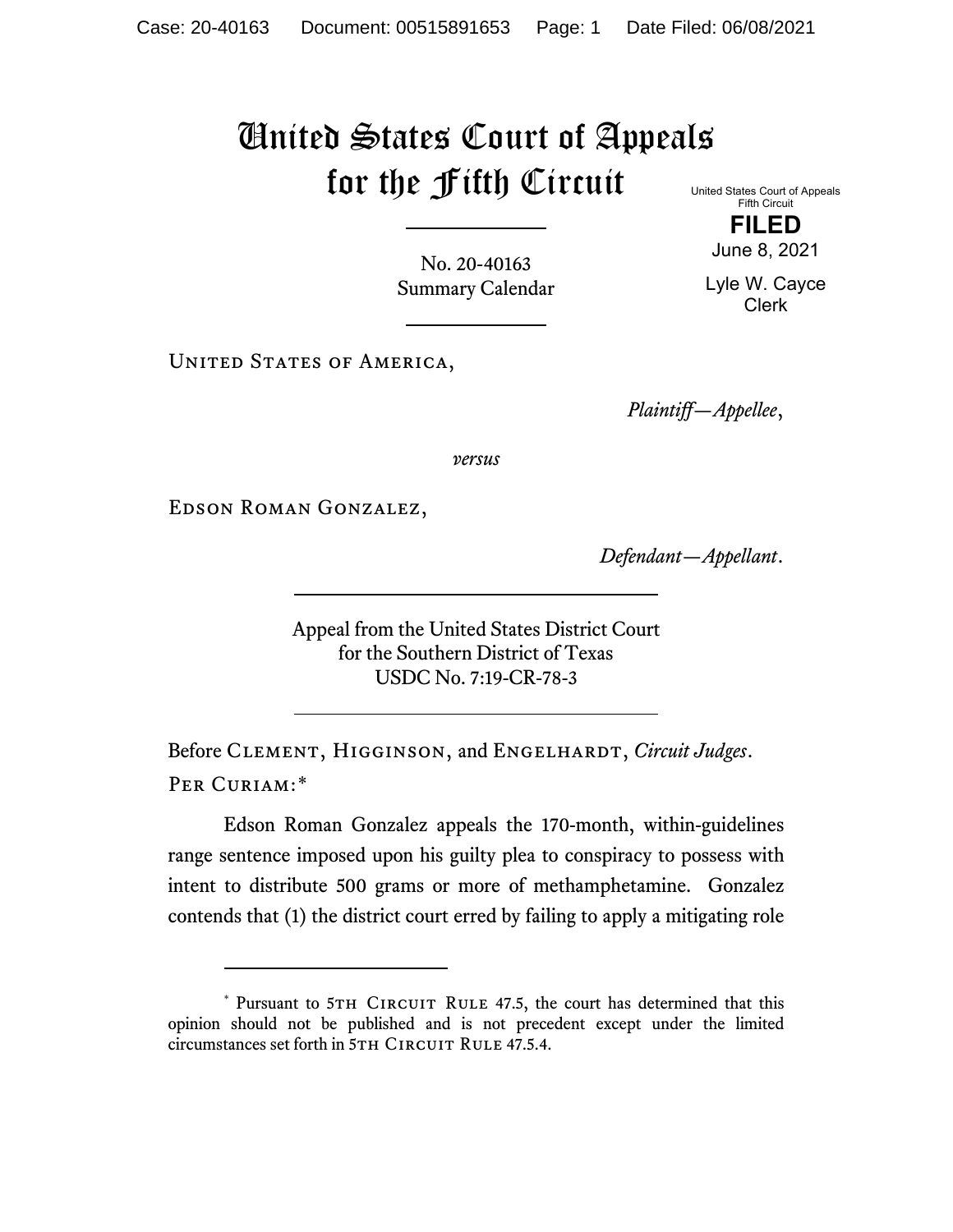## No. 20-40163

adjustment, (2) his sentence is substantively unreasonable because it creates an unwarranted disparity with a similarly situated codefendant, and (3) the district court erred by applying an importation enhancement. We affirm.

Gonzalez fails to show that the district court's finding that he was not substantially less culpable than the average participant in the drug trafficking conspiracy was not plausible in light of the record. *See* U.S.S.G. § 3B1.2 & comment. (n.3(A)); *United States v. Castro*, 843 F.3d 608, 613 (5th Cir. 2016); *United States v. Coleman*, 609 F.3d 699, 708 (5th Cir. 2010). He makes no showing that his actions of siphoning liquid methamphetamine from a transport vehicle to barrels for conversion into solid product and procuring supplies needed to perform the conversion were "at best . . . peripheral to the advancement of" the goals of the drug distribution conspiracy. *Castro*, 843 F.3d at 613-14 (internal quotation marks and citation omitted). That he may have "do[ne] less" than some other participants does not alone warrant a mitigating role adjustment. *United States v. Miranda*, 248 F.3d 434, 446 (5th Cir. 2001).

Nor does Gonzalez show that the disparity between his sentence and the 120-month sentence received by his codefendant Delgado was unwarranted. *See* 18 U.S.C. § 3553(a)(6). Gonzalez and Delgado did not engage in "similar conduct," *id*.; Delgado was a mere "gopher" tasked only with confirming the delivery of liquid methamphetamine. The mere disparity between Gonzalez's and Delgado's sentences does not, without more, show that the district court abused its discretion or that Gonzalez's sentence is substantively unreasonable. *See United States v. Cooks*, 589 F.3d 173, 186 (5th Cir. 2009); *United States v. Campos-Maldonado*, 531 F.3d 337, 339 (5th Cir. 2008); *United States v. Lindell*, 881 F.2d 1313, 1324 (5th Cir. 1989).